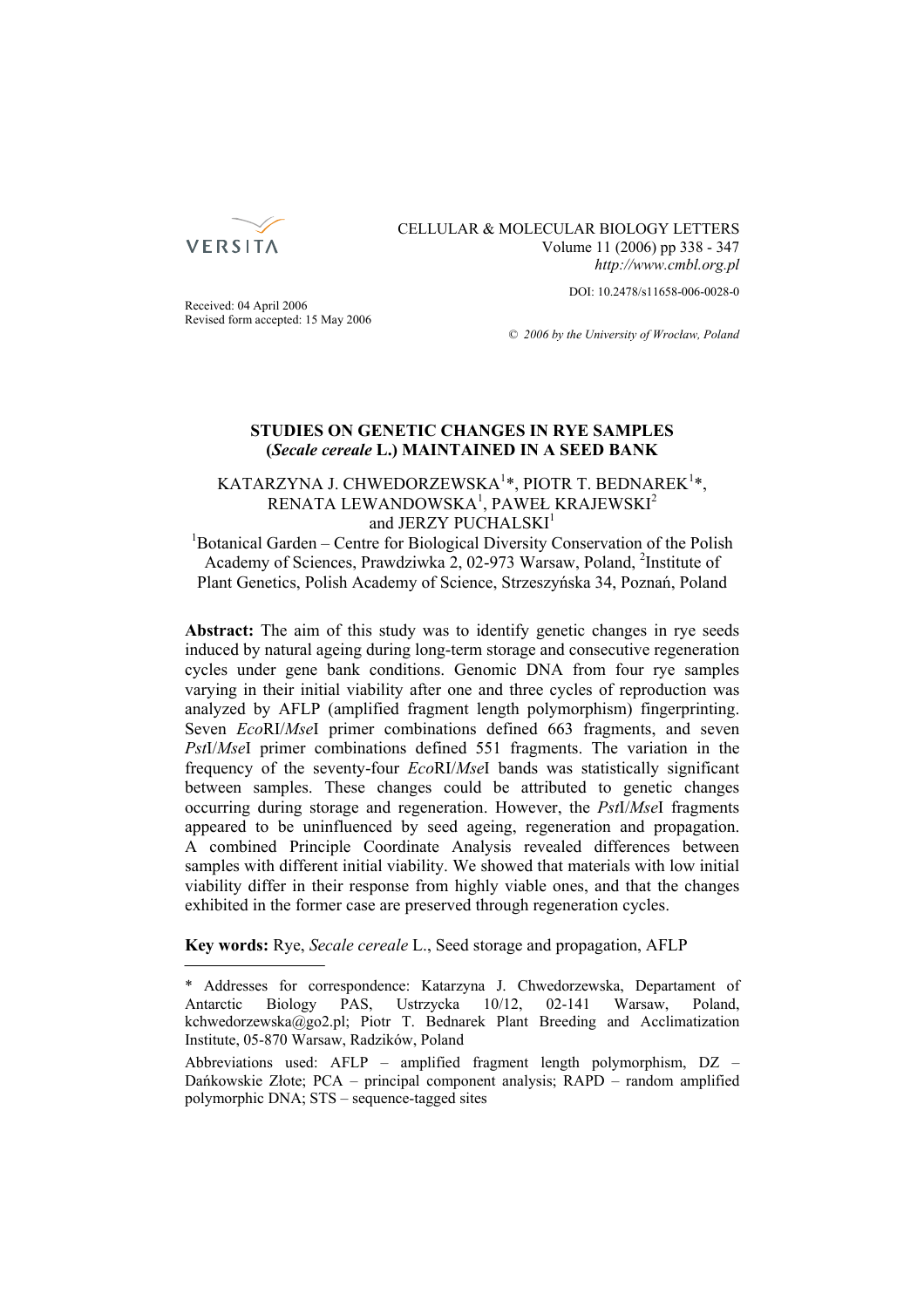## CELLULAR & MOLECULAR BIOLOGY LETTERS 339

## **INTRODUCTION**

The conservation of rye germplasm is still mainly achieved through long-term storage of seed under controlled moisture and temperature regimes typical of seed banks. To maintain a high level of seed viability, periodic regeneration is needed. Long-term storage may lead to a build-up of DNA changes (point mutations, chromosome rearrangements, etc.), but these are usually selected against during germination and growth [1]. However, regeneration can eliminate rare genotypes if the sample size is suboptimal (genetic shift), or may favor others due to selection processes [2, 3].

Very little work has been done to analyze the influence on population structure of long-term maintenance of germplasm under gene bank conditions. Methods based on phenotypic observations [4] or protein markers [5-7] have been employed to investigate such events. Variation at the DNA level has been investigated using markers such as RAPDs [8, 9], AFLPs [10], STSs [11] and microsatellites [12, 13]. RAPD and AFLP analyses have indicated that both storage time and the number of regeneration cycles can influence the genetic structure of a population [8, 10]. The same pattern was displayed for the fragment of repetitive DNA element R173, but could not be demonstrated for certain seed storage protein genes [11]. Moreover, studies conducted with microsatellites suggest that neither storage nor regeneration generate *de novo*  variation [12, 13].

The aim of this study was to verify our previous results conducted with AFLPs, extending the genome coverage by employing more *Eco*RI/*Mse*I and *Pst*I/*Mse*I primer combinations. These enzyme combinations were chosen since it is recognized that the former amplifies DNA fragments that map by preference to the centromeric and telomeric regions of rye chromosomes, while the latter loci show a more evenly distributed pattern [14, 15]. It has been suggested that the former target largely consists of non-coding regions, and the latter of coding regions. Based on this assumption, we were also interested in exploring the extent to which the two approaches complement one another.

## **MATERIALS AND METHODS**

## **Plant material**

A seed sample of cv. Dańkowskie Złote (DZ) with high viability was divided into two sub-samples: one (DZ1.0) was stored for 14 years without regeneration, and the other (DZ4.0) underwent three consecutive cycles of regeneration during those 14 years (Tab. 1). The viability of DZ1.0 had dropped to 5% after 14 years of storage, while the viability of DZ4.0 had been maintained at a high level (ca 90%). Those samples were taken through one reproduction cycle in the field and marked respetively as DZ1.1 and DZ4.1, followed by three reproduction cycles, marked as DZ1.3 and DZ4.3. Samples marked as DZ1.1, DZ4.1, DZ1.3 and DZ4.3 were used for further studies (for the breeding scheme, see Fig. 1). Seeds of each treatment (88 individuals in each sample) were germinated in sterile,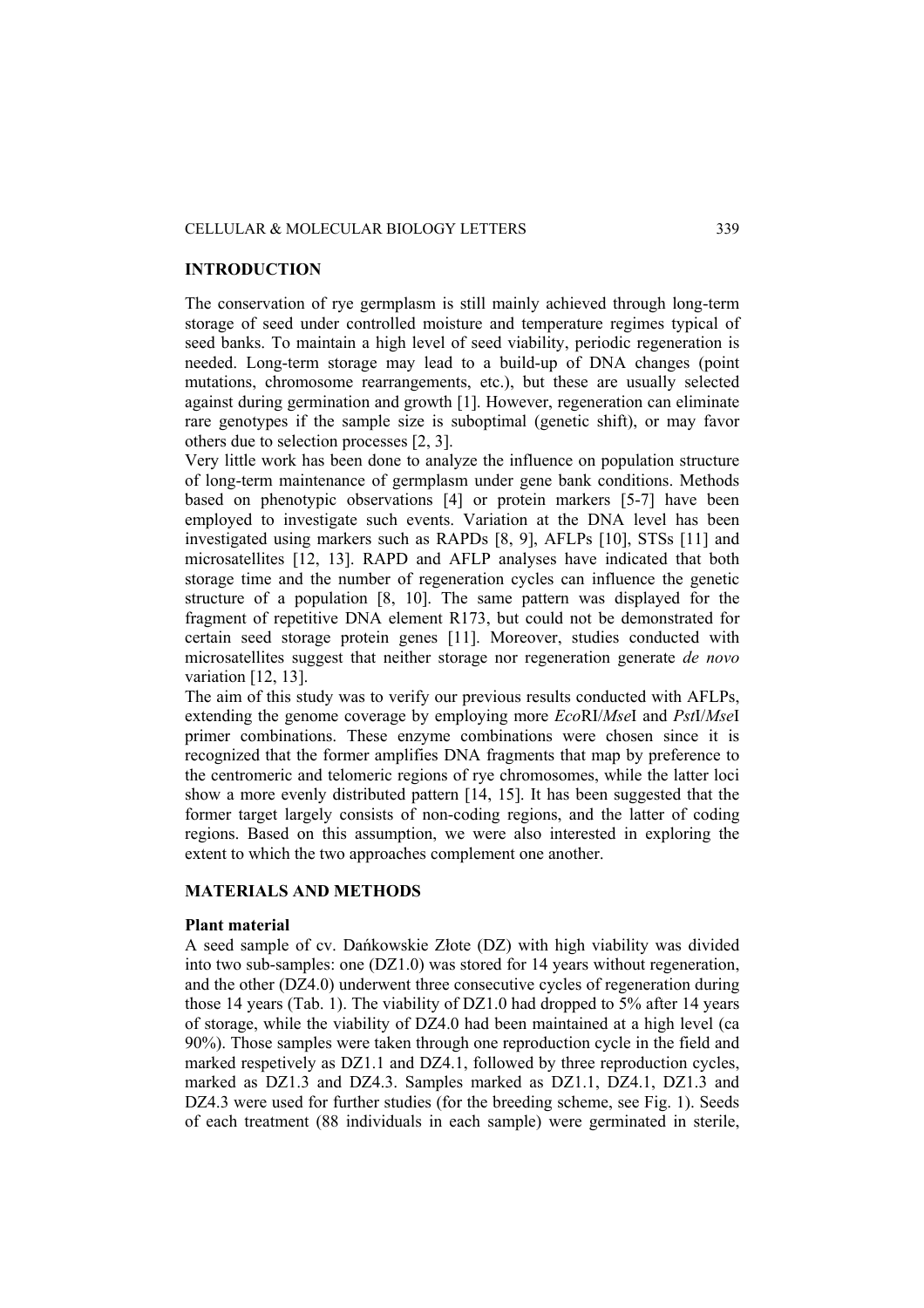| Code of | Period of storage | Germination power | Numbers of          |
|---------|-------------------|-------------------|---------------------|
| sample  | (years)           | $\frac{1}{2}$     | reproduction cycles |
| DZ1.1   |                   |                   |                     |
| DZ1.3   | 4                 |                   |                     |
| DZ4.1   |                   |                   |                     |
| DZ4.3   |                   |                   |                     |

Tab. 1. Rye samples used for this study.

watered sand at 20ºC in germinating chambers. Fresh leaves were collected from seven-day old seedlings and used for total genomic DNA isolation.

## **DNA extraction**

DNA was extracted from about 100 mg fresh leaf tissue following the manufacturer's instructions (Qiagen: DNeasy Plant Mini Handbook for DNA isolation from plant tissue). The purity and quantity of the samples were determined spectrophotometrically. The DNA integrity and lack of RNA impurities were tested in 1.4% agarose gels (1xTBE buffer and ethidium bromide (0.5 ug/ 1ml) at 20 V/cm). For routine purposes, standard dilutions of 10 μg/ml were prepared.

## **AFLP analysis**

The AFLP technique was performed according to the procedure described by Vos *et al.* [15] with a minor modification for rye [17, 18]. Briefly, 250 ng of genomic DNA was digested with *Eco*RI and *Mse*I, or with *Pst*I and *Mse*I, and ligated to the appropriate oligomers. A (weakly selective) pre-amplification step was performed in the presence of primers with one selective nucleotide ("A" for *Eco*RI, "C" for *Mse*I and "G" for *Pst*I). For the selective amplification, we used fourteen primer combinations (E-AAA/M-CAA, E-AAG/M-CAA, E-AAT/M-CCA, E-ACT/M-CGG, E-ACT/M-CTT, E-AGG/M-CAG, E-AGG/M-CGG, P-GAA/M-CAA, P-GAC/M-CGG, P-GCA/M-CCC, P-GCT/M-CGC, P-GGA/M-CCG, P-GGC/M-CTA, and P-GGG/M-CAG) with two additional nucleotides at the 3'-ends. The *Eco*RI and *Pst*I compatible primers were labeled at their 5'-ends with gamma-32P ATP. PCR products were separated on 5% PAGE and exposed to X-ray film (FOTON) at -70ºC overnight. To check its reproductibility, the experiment was repeated twice.

#### **Data analysis**

Only reproducible and polymorphic bands were scored for all the samples as presence (1) or absence (0), and the data was arranged in the form of matrices for further evaluation. Several statistical analyses were applied to detect similarity among the samples. First, the differences between DZ4.1, DZ4.3, DZ1.1 and DZ1.3 were tested using the chi-square test (at  $\alpha = 0.001$ ) with respect to frequency of all the individual markers. Similarly, the significance of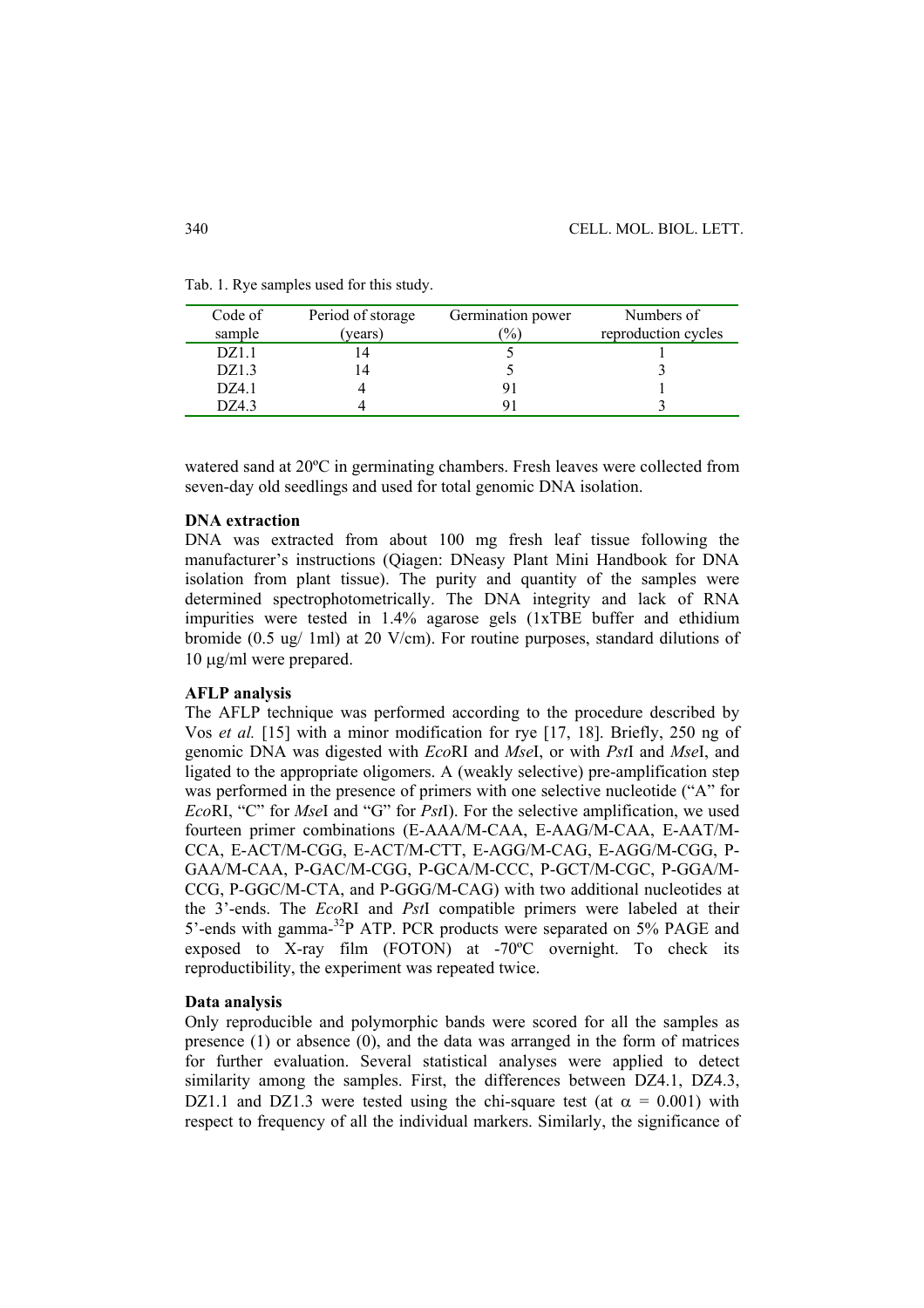differences between pairs of samples was tested. Then, based on Euclidean distances between samples, similarity coefficients were calculated from the frequency data. Finally, the binary presence/absence data for individual plants was subjected to principal component analysis (PCA) [19], allowing a graphical representation to be generated of the differences between samples and the variability of plants within samples.

## **RESULTS**

Fourteen primer pair combinations generated individual AFLP profiles with 1214 clearly visible and scorable signals shared among all four rye samples: respectively, 663 and 551 bands were derived from the *Eco*RI/*Mse*I and *Pst*I/*Mse*I primer combinations. Of these, 481 *Eco*RI/*Mse*I bands and 521 *Pst*I/*Mse*I bands were polymorphic.

The number of bands per *Eco*RI/*Mse*I primer combination ranged from 58 to 111 (average 95), of which between 49 and 82 (average 69) were polymorphic. A chi-square test showed that, in total, the differences between the samples were significant with respect to the occurrence of 236 of the polymorphic fragments. A large number of bands differentiated the low viability seeds (DZ1.1 and DZ1.3); by contrast, the viable samples DZ4.1 and DZ4.3 had a low similarity coefficient: 0.31 between DZ1.1 and DZ4.1, and 0.33 between DZ1.3 and DZ4.3 (Fig. 1A). The differences between DZ1.1 and DZ1.3 were less pronounced, although significant for 61 markers, and the differences between samples DZ4.1 and DZ4.3 were low for only 13 markers (Fig. 1A). The results are summarised in Fig. 2, in which all the individual plants belonging to samples DZ1.1, DZ1.3, DZ4.1 and DZ4.3 are shown in the space defined by the first three principal components. The PCA clearly divided the individuals into progeny of low viability seeds and progeny of high viability seeds along the first axis, V1, and differentiated DZ1.1 from DZ1.3 along the second axis, V2 (Fig. 2A, left panel). No further explanation was added by the third principal component, V3 (Fig. 2A, right panel.).

A similar analysis with the *Pst*I/*Mse*I primer combinations generated a range of 55-109 (average 79) bands per primer combination, of which 48-101 (average 70) were polymorphic. The chi-square test showed that the differences between samples were significant with respect to the occurrence of 168 bands. The similarity analysis gave a different outcome from the one based on *Eco*RI/*Mse*I: the similarity coefficients between all the pairs of samples were very close to one another. The PCA gave a more diffuse representation of the relationships between the samples (Fig. 2B, left and right panels), in that only the separation of individuals belonging to DZ1.1 was provided by the first axis, V1, and the third, V3, differentiated DZ1.3 from rest of the samples.

An interesting result was obtained when the analysis combined both the *Eco*RI/*Mse*I and *Pst*I/*Mse*I data (Fig. 1C). The structure based on the two systems (Fig. 1C) resembled to some extent the ones for the *Eco*RI/*Mse*I-type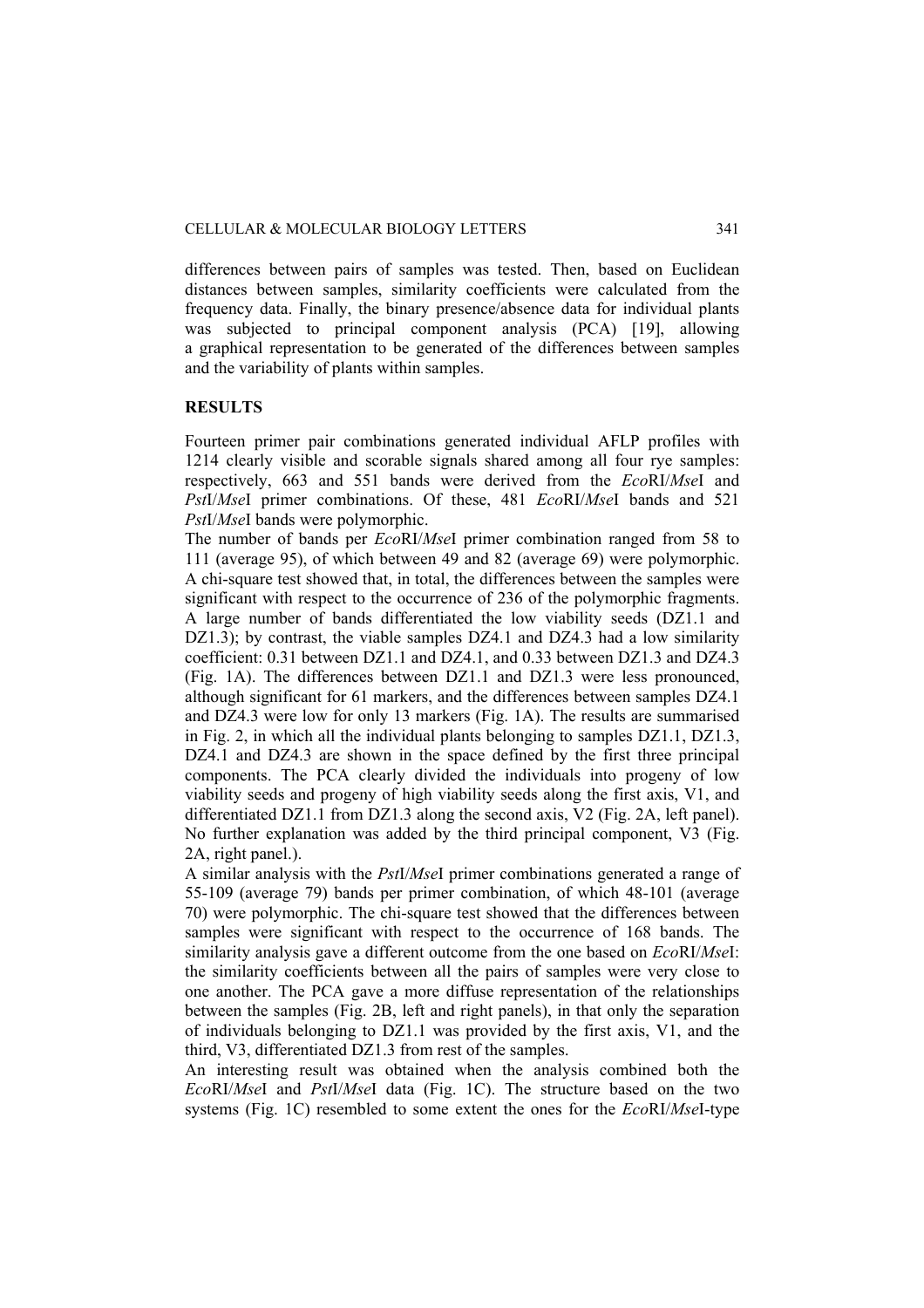

Fig. 1. The similarity structure of the analysed samples described by the number of markers with frequencies significantly different in the corresponding populations (in bold) and by the similarity coefficient based on the Euclidean distances between the populations (in italics). Panel A shows results for *Eco*RI/*Mse*I digests, Panel B those for *Pst*I/*Mse*I digests, and Panel C those for both digestion enzyme systems (*Eco*RI/*Mse*I and *Pst*I/*Mse*I).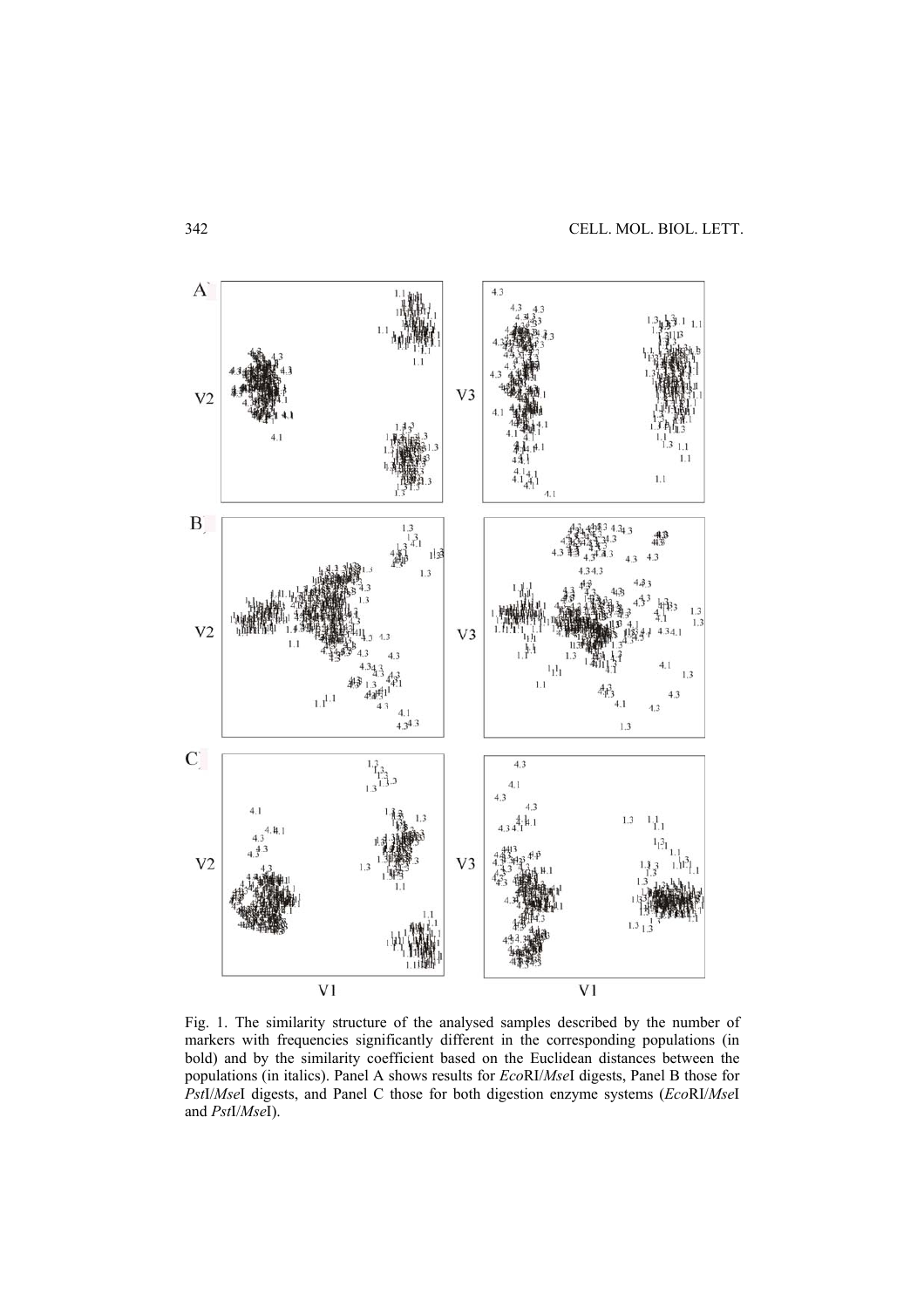marker system (Fig. 1A), except for the similarity between DZ4.1 and DZ4.3, which was lower (0.62). The PCA analysis provided a reliable separation between progenies of low viability seeds and high viability seeds, as seen along the first principal axis, V1, as well as between DZ1.1 and DZ1.3 in the second axis, V2 (Fig. 2C, left panel), and between DZ4.1 and DZ4.3 in the third axis, V3 (Fig. 2C, right panel).



Fig. 2. Plants belonging to DZ1.1, DZ1.3, DZ4.1 and DZ4.3 in the planes spanned by the the principal component numbers V1 and V2 (left) and V1 and V3 (right), calculated from the data describing the presence/absence of all polymorphic fragments. Panel A shows results for *Eco*RI/*Mse*I digests, Panel B those for *Pst*I/*Mse*I digests and Panel C those for both digestion enzyme systems (*Eco*RI/*Mse*I and *Pst*I/*Mse*I).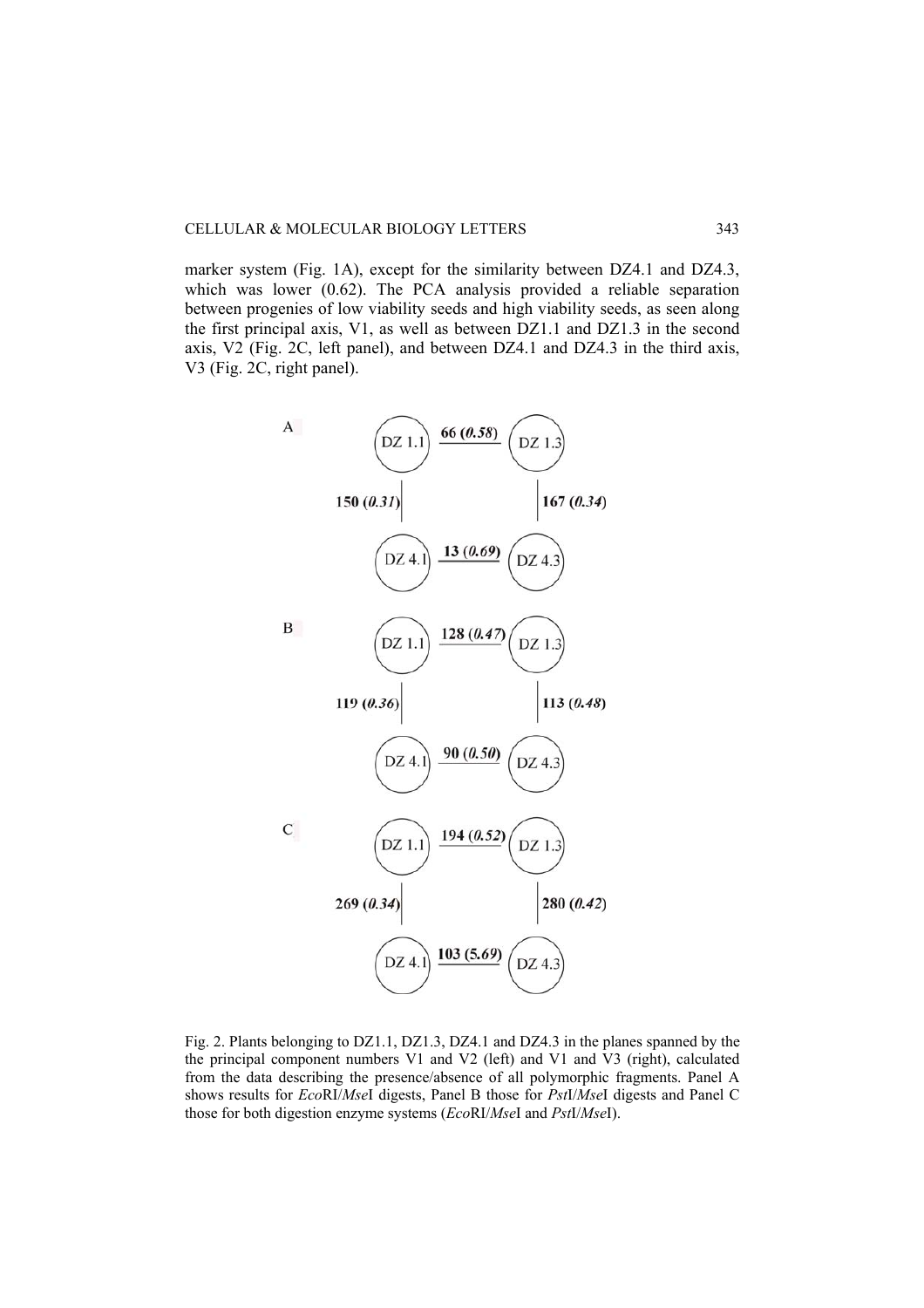#### **DISCUSSION**

Previously, we studied similar materials, using a limited number of individuals (44 per sample), and fewer primer combinations, specifically only *Eco*RI/*Mse*I [10]. We showed that material with low initial viability differs in its response from related, but highly viable seed, and that the changes induced are preserved through regeneration cycles. Although the variation observed for an initially viable sample following different numbers of regeneration cycles were not substantial, they were still observable, and are probably the result of genetic drift. Our conclusions based on RAPD profiling of the same plant material [8] were consistent with these conclusions. This investigation involved the analysis of the same samples using additional restriction enzymes and more primer pair combinations. From AFLP fingerprints generated with seven selective *Eco*RI/*Mse*I primer combinations, we were able to make a wide-scale observation of the genetic changes exhibited by different samples. The statistically greatest significant differences in the frequencies of appearance of some polymorphic DNA fragments were observed between DZ1.1 and DZ4.1, the progenies of seed lots of strongly different viability. This may suggest that at least some of the changes in population structure were associated with the loss of viability caused by the natural seed-ageing process. Differences were also observed in the comparison between DZ1.3 and DZ4.3, demonstrating that successive regeneration cycles did not preserve the initial genetic structure of the population. The smaller but still significant differences between DZ1.1 and DZ1.3 showed probable genetic drift during three cycles of regeneration. The smallest differences were observed between samples DZ4.1 and DZ4.3 (Figs 1 and 2). Differences between these series probably originated from the natural genetic variability of allogamous rye. In this case, differences between the two samples were much greater than those observed in our previous study. We interpret this as suggesting that the number of both individuals and selective primer pair combinations were insufficient in the earlier study.

Fingerprint analysis derived from the seven *Pst*I/*Mse*I selective primer combinations over all four seed samples did not show any significant influence of seed ageing on the genomic areas examined. Numerous mapping studies have demonstrated that *Eco*RI/*Mse*I AFLP fragments are not randomly distributed along chromosomes, but preferentially locate to non-transcribed regions such as the centromeric region, the nucleolus organizer region, and the telomeres. Very similar results were also demonstrated for rye [20]. By contrast, *Pst*I/*Mse*I AFLPs show a preference to gene-rich transcriptionally-active regions [21]. We therefore suggest that changes induced in non-coding regions seem to be inherited more often, and are seldom eliminated by natural selection because they have no significant influence on genome function. This result is consistent with our previous data, in which we detected some inherited changes in fragments derived from the non-coding genome region in material of low viability (same plant material) [11]. Thus, our results support the hypothesis of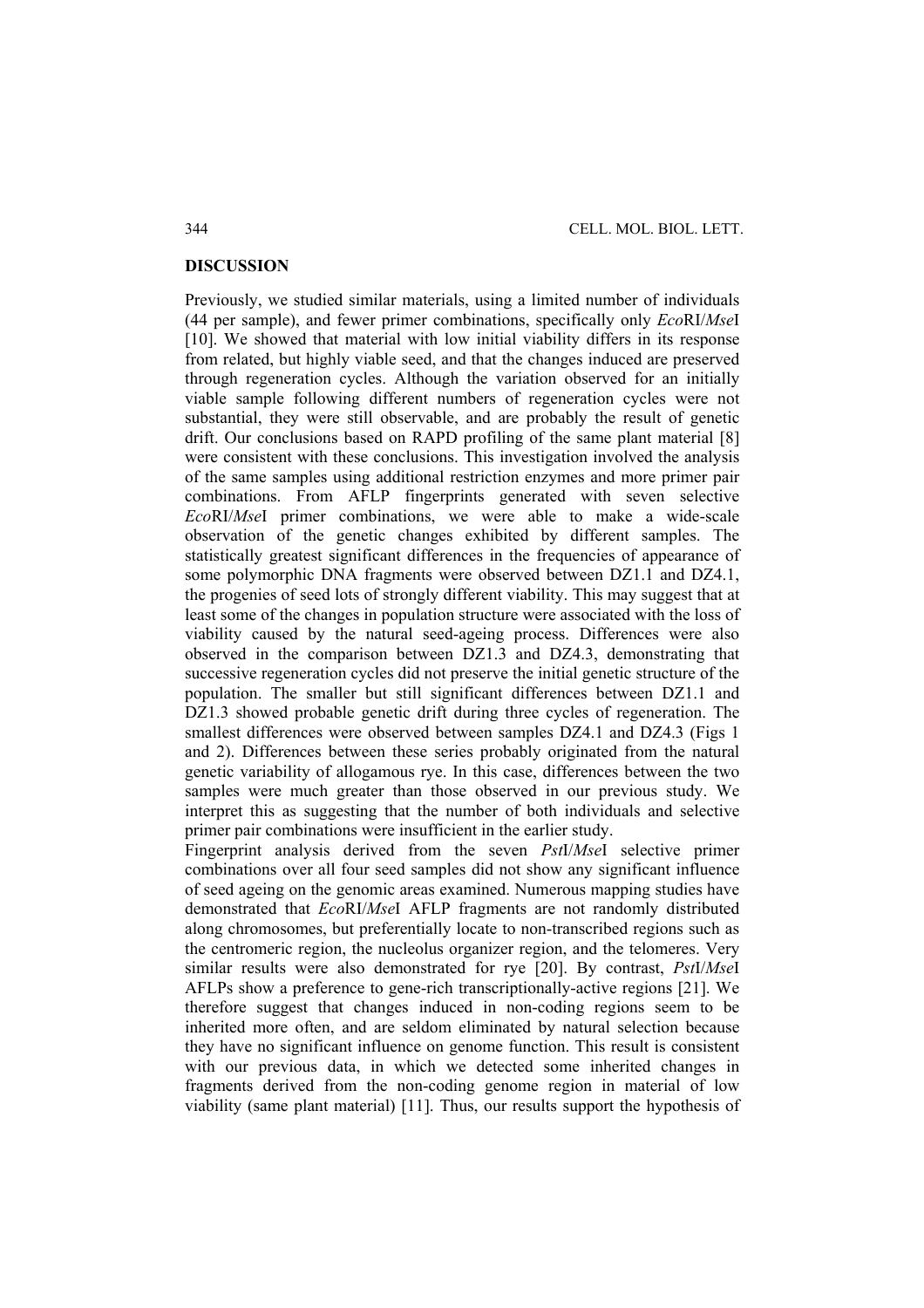Shatter *et al.* [9] that DNA alternations induced by ageing are not randomly dispersed throughout the genome, but are rather concentrated into hot-spots. It seems likely that these hot-spots are present in non-coding DNA regions.

Comparison of the *Eco*RI/*Mse*I and *Pst*I/*Mse*I data demonstrates that the first system was more successful in identifying changes in population structure after regeneration cycles and those resulting from ageing. This could be attributed to the fact that *Eco*RI endonuclease is recognized as an enzyme insensitive to methylation, which thus can cut even methylated DNA sites usually associated with unexpressed sequences. As *Pst*I is methylation sensitive, the generated AFLPs seem to be associated mostly with coding regions, which can explain the lower number of polymorphisms identified in the system. Our results concur with those presented by Börner *et al.* [12] and Chebotar *et al.* [13], who used microsatellites to demonstrate the presence of a genetic shift that most probably originated from reproduction cycles. Moreover, since microsatellites are recognized as the markers tightly linked mostly to non-coding regions [22], it is evident why a lower level of polymorphic signals was identified with *Pst*I/*Mse*I AFLPs and SSRs than with *Eco*RI/*Mse*I fragments. It should be stated that application of both enzyme combinations allowed for better separation between samples of strongly different viability seed lots (also the differences between the progeny of low viability seed (DZ1.1 and DZ1.3) are better visible). Moreover, since they most probably recognize different DNA regions, the data generated should more closely reflect changes that may take part during seed ageing and regeneration under gene bank conditions.

Our results indicate that long-term storage of seeds in gene banks, causing their low viability due to natural ageing, may lead to genetic changes in the preserved germplasm. This suggests that most of these changes and especially those generated in coding regions are eliminated from the genome due to natural selection. If this is true, then the germplasm preserved under gene bank conditions is mostly maintained unchanged with respect to coding region DNA. However, further analysis devoted to sequencing DNA fragments should be carried out to investigate the extent of silent mutations that do not influence protein function.

**Acknowledgements.** This research was supported by grant number P06 002 19 from the Polish State Committee for Scientific Research.

## **REFERENCES**

- 1. Shoen, D.J., Jacques, L.D. and Bataillon, T.M. Deleterious mutation accumulation and regeneration of genetic resources. **Proc. Natl. Acad. Sci. USA** 95 (1998) 394-399.
- 2. Roos, E.E. Genetic shifts in mixed bean populations. I. Storage effects. **Crop Sci.** 24 (1984a) 240-244.
- 3. Roos, E.E. Genetic shifts in mixed bean populations. II. Effects of regeneration. **Crop Sci.** 24 (1984b) 711-715.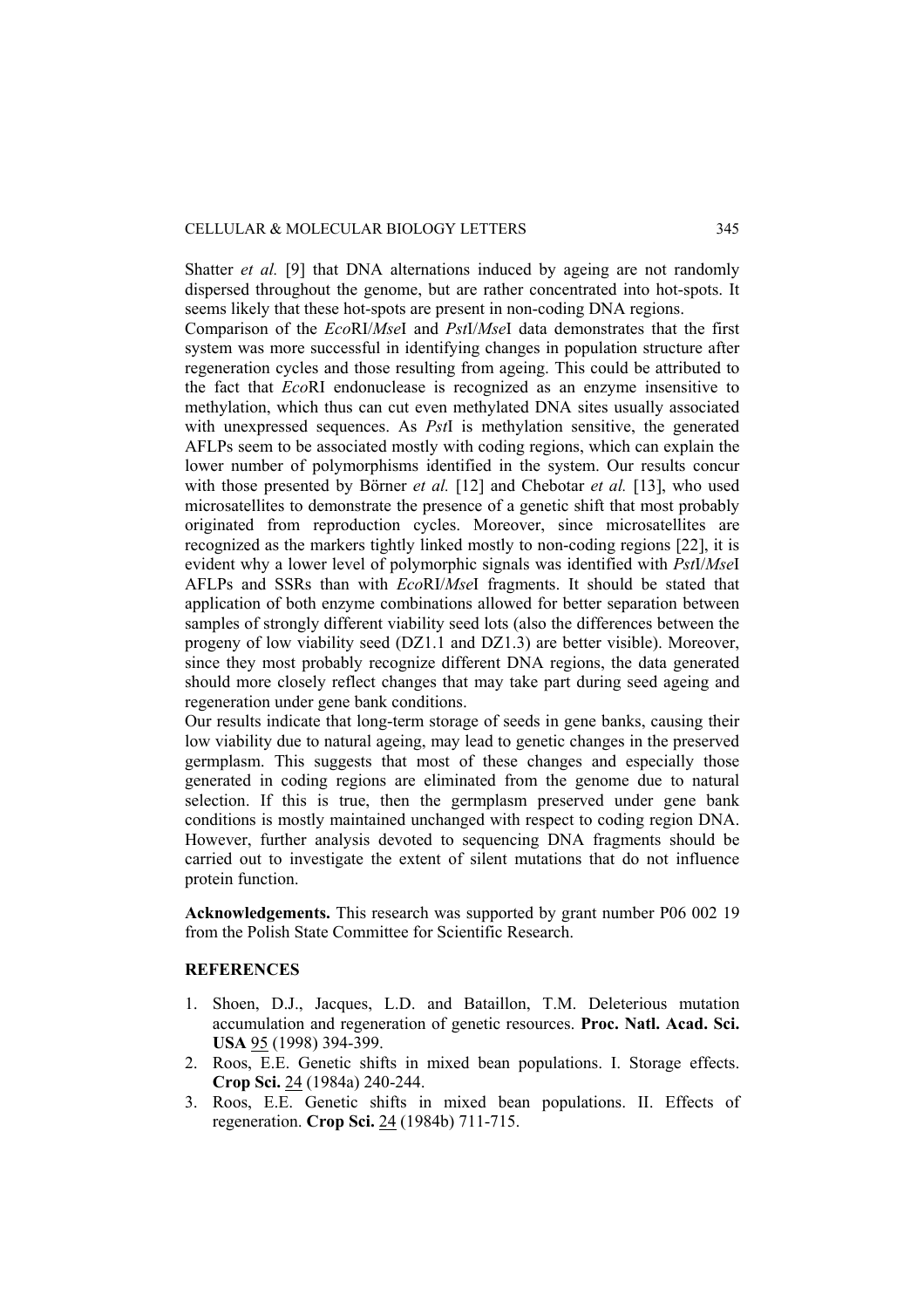- 4. Roos, E.E. and Rincker, C.M. Genetic stability in 'Pennlate' orchardgrass seed following artificial ageing. **Crop Sci.** 22 (1988) 611-613.
- 5. Stoyanova, S.D. Genetic shift and variations of gliadins induced by seed ageing. **Seed Sci. Technol.** 19 (1991) 363-371.
- 6. Stoyanova, S.D. Effects of seed ageing and regeneration on the genetic composition of wheat. **Seed Sci. Technol.** 20 (1992) 489-496.
- 7. Stoyanova, S.D. Variation of gliadins in wheat cultivars associated with seed survival and multiplication. **Seed Sci. Technol.** 24 (1996) 115-126.
- 8. Bednarek, P.T., Chwedorzewska, K.J. and Puchalski, J. Preliminary molecular studies on genetic changes in rye seeds due to long-term storage and regeneration. In: Challenges in Rye Germplasm Conservation Ed. by. T. Gass, W. Podyma, J. Puchalski, S.A. Eberhart, International Plant Genetic Resources Institute, Rome: (1998) 54-61.
- 9. Shatters, R.G. jr., Schweder, M.E., West, S.H., Abdelghany, A. and Smith, R.L. Environmentally induced polymorphisms detected by RAPD analysis of soybean seed DNA. Seed Science Research **Seed Sci. Technol.** 5 (1995) 106-116.
- 10. Chwedorzewska, K.J., Bednarek, P.T., Puchalski, J. and Krajewski, P. AFLP profiling of long-term stored and regenerated rye genebank samples. **Cell. Mol. Biol. Lett.** 7A (2002) 457-463.
- 11. Chwedorzewska, K.J., Bednarek, P.T. and Puchalski, J. Studies on specific rye genome regions due to seed ageing and regeneration. **Cell. Mol. Biol. Lett.** 7A (2002) 569-576.
- 12. Chebotar, S., Röder, M.S., Korzun, V. and Börner, A. Genetic integrity of *ex situ* genebank collections. **Cell. Mol. Biol. Lett.** 7A (2002) 437-444.
- 13. Börner, A., Chebotar, S. and Korzun, V. Molecular characterization of the genetic integrity of wheat (*Triticum aestivum* L.) germplasm after long-term maintenance. **Theor. Appl. Genet.** 100 (2000) 494-497.
- 14. Castiglioni, P., Ajmone-Marsan, P., van Wijk, R. and Motto, M. AFLP markers in a molecular linkage map of maize: codominant scoring and linkage group ditstribution. **Theor. Appl. Genet.** 99 (1999) 425-431.
- 15. Young, W.P., Schupp, J.M. and Keim, P. DNA methylation and AFLP marker distribution in the soybean genome. **Theor. Appl. Genet.** 99 (1999) 785-790.
- 16. Vos, P., Hogers, R., Bleeker, M., van de Lee, T., Hormes, M., Frijters, A., Pot, J., Peleman, J., Kuiper, M. and Zabeau, M. AFLP: a new technique for DNA fingerprinting. **Nucleic Acids Res.** 21 (1995) 4407-4414.
- 17. Bednarek, P.T., Kubicka, H. and Zawada, M. Morphological, cytological and BSA-based testing on limited segregation population AFLPs. **Cell. Mol. Biol. Lett.** 7B (2002) 635-648.
- 18. Bednarek, P.T., Lewandowska, R., Kubicka, H. and Masojć, P. Linkage groups and the indirect chromosome location of *cms*-P-linked AFLPs. **Cell. Mol. Biol. Lett.** 7B (2002) 721-736.